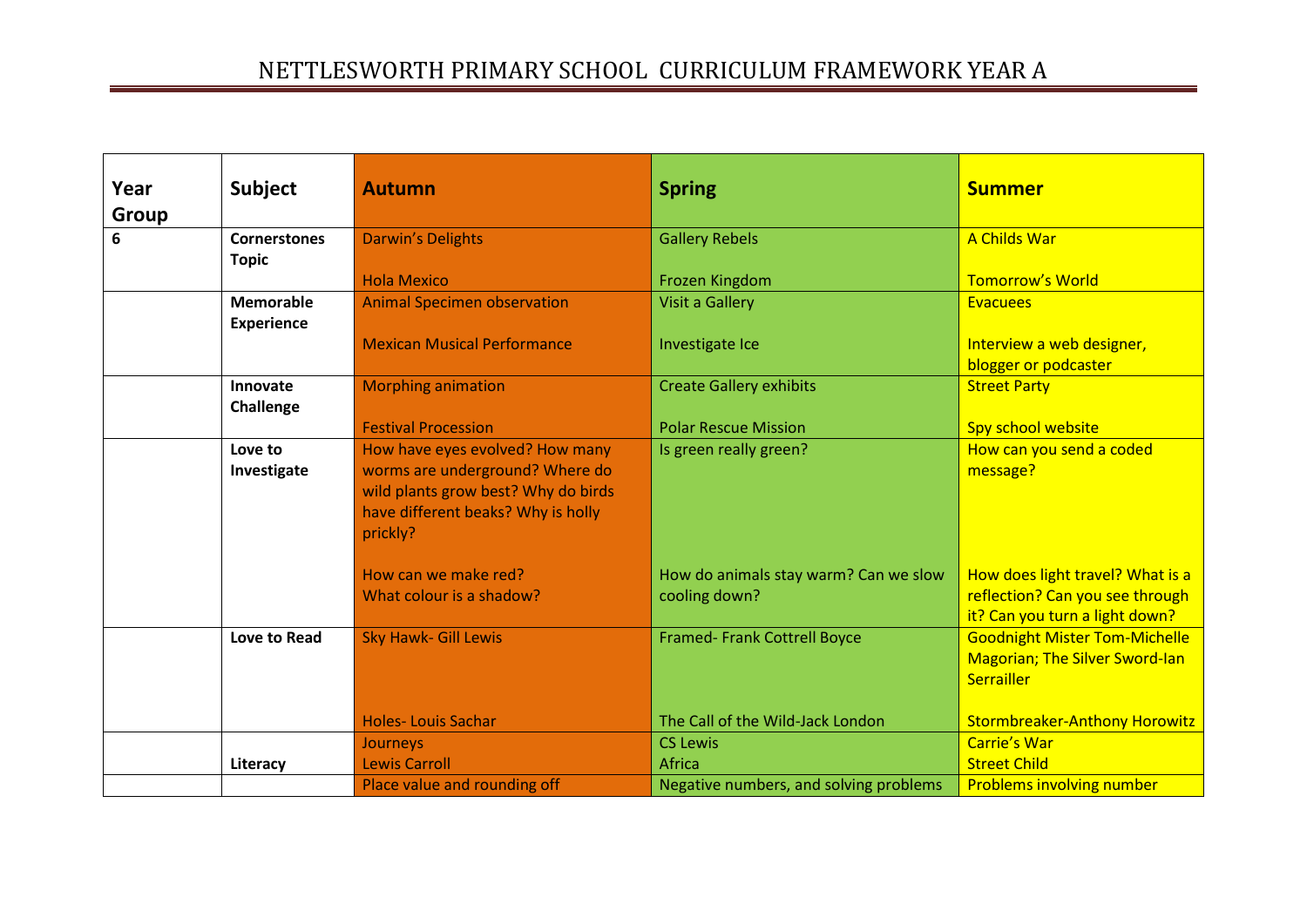| <b>Numeracy</b>  | Mental and written addition and                      | involving numbers                       | <b>Adding and subtracting large</b>      |
|------------------|------------------------------------------------------|-----------------------------------------|------------------------------------------|
|                  | subtraction of large numbers                         | <b>Calculating with larger numbers</b>  | and small numbers                        |
|                  | Multiples, factors and prime numbers                 | Mental and written addition and         | Long multiplication and division         |
|                  | Written methods for multiplication and               | subtraction of decimals and money       | <b>Working with fractions</b>            |
|                  | division HTU X TU and HTU X U                        | Mental and written multiplication and   | Problems involving percentages,          |
|                  | Comparing, ordering and simplifying                  | division                                | fractions and decimals                   |
|                  | fractions                                            | Multiplying and dividing decimals       | <b>Fractions with different</b>          |
|                  | Multiplying decimals by 10, 100 and                  | <b>Calculating with fractions</b>       | denominators                             |
|                  | 1000                                                 | Percentages, decimals and fractions     | <b>Ratio and proportion</b>              |
|                  | <b>Order of operations</b>                           | Simple formulae                         | Solving problems involving               |
|                  | 2D and 3D shapes                                     | Reflections and translations on         | money                                    |
|                  | <b>Circles and angles</b>                            | coordinate axes                         | <b>Number puzzles</b>                    |
|                  | Units of measure                                     | Perimeter, area and volume              | <b>Problems involving measures</b>       |
|                  | Pie charts                                           | Line graphs                             | <b>Using data</b>                        |
|                  | <b>Living Things</b>                                 | Light                                   | <b>Evolution and inheritance</b>         |
| <b>Science</b>   | <b>Evolution and inheritance</b>                     | Electricity                             | <b>Animals inc humans</b>                |
|                  | <b>Animals inc humans</b>                            |                                         |                                          |
|                  | <b>Online Research; Morphing</b><br>$\bullet$        | Collecting, evaluating and<br>$\bullet$ | <b>Using search</b><br>$\bullet$         |
| <b>Computing</b> | animations; Understanding                            | presenting information                  | technologies; Using                      |
|                  | computer networks                                    |                                         | presentation software                    |
|                  |                                                      |                                         |                                          |
|                  | <b>Online Research; Digital</b>                      |                                         | <b>Effective and safe online</b>         |
|                  | <b>Presentations</b>                                 |                                         | research; Computer                       |
|                  |                                                      |                                         | networks; Algorithms;                    |
|                  |                                                      |                                         | Using logical reasoning;                 |
|                  |                                                      |                                         | <b>Downloading music;</b>                |
|                  |                                                      |                                         | <b>Website design; Text</b>              |
|                  |                                                      |                                         | language                                 |
|                  | <b>Significant Individuals- Charles</b><br>$\bullet$ | Emigration and exploration in the       | <b>The Second World War</b><br>$\bullet$ |
| <b>History</b>   | <b>Darwin, Mary Anning</b>                           | 1900s                                   |                                          |
|                  |                                                      |                                         |                                          |
|                  | <b>Ancient Maya Civilisation</b><br>$\bullet$        |                                         | <b>History of Computing</b>              |
|                  |                                                      |                                         | <b>Human Geography;</b><br>$\bullet$     |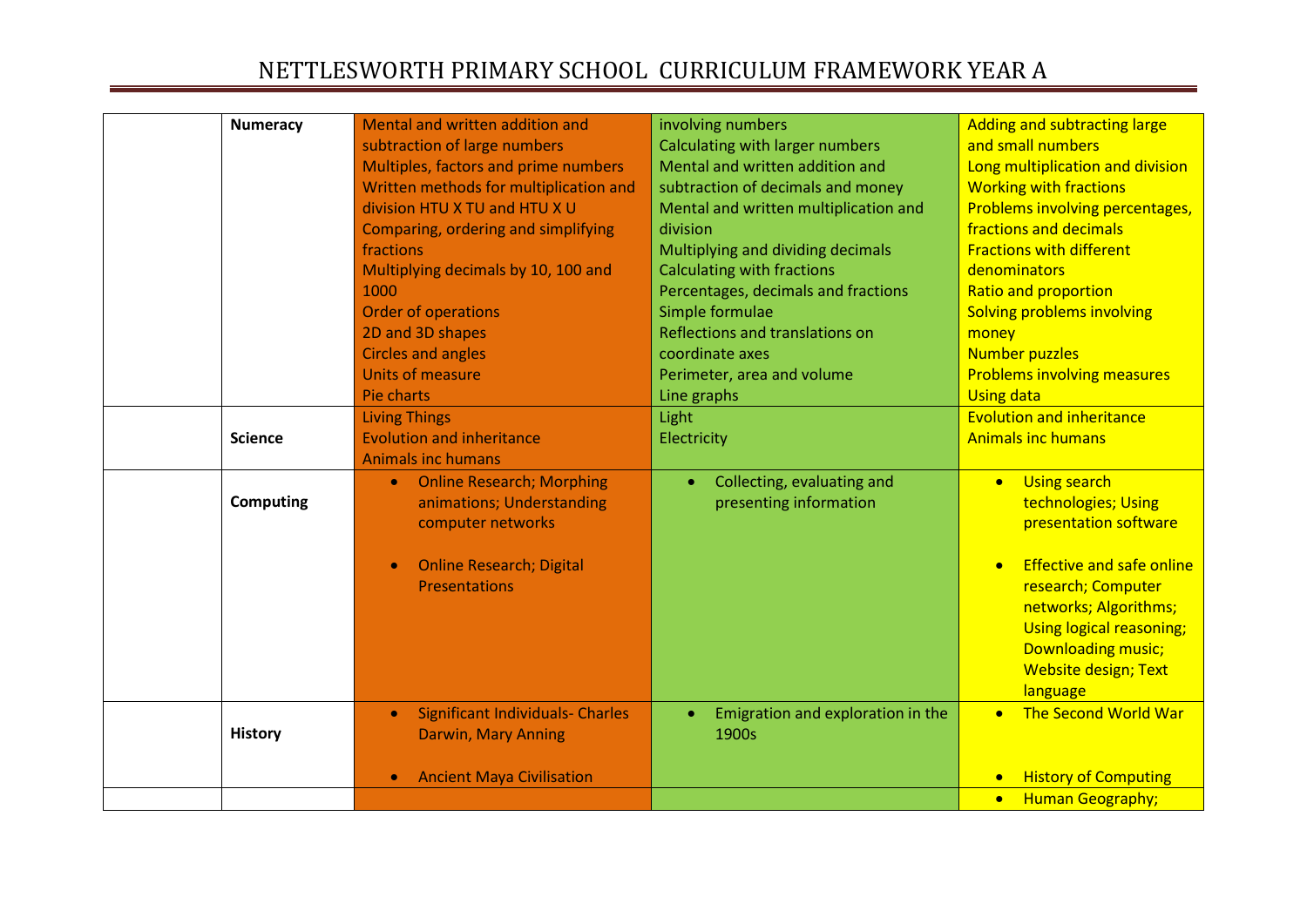|                                                  | Geography             | <b>Using Maps; Geographical</b><br>similarities and differences;<br>islands of the worlds<br>Using maps; Human and<br><b>Physical Geography of Mexico</b>                                                                                     | <b>Locational Knowledge</b><br><b>Features of the Polar Regions</b>                                                                                                                                                                                            | <b>Cities of the UK</b>                                                                                                                                                                                                                                              |
|--------------------------------------------------|-----------------------|-----------------------------------------------------------------------------------------------------------------------------------------------------------------------------------------------------------------------------------------------|----------------------------------------------------------------------------------------------------------------------------------------------------------------------------------------------------------------------------------------------------------------|----------------------------------------------------------------------------------------------------------------------------------------------------------------------------------------------------------------------------------------------------------------------|
|                                                  | <b>Art and Design</b> | <b>Creating Sketchbooks;</b><br>$\bullet$<br><b>Observational Drawing</b><br><b>Sculpture; Maya Art; Carving</b>                                                                                                                              | Great Artists of the 19 <sup>th</sup> and 20 <sup>th</sup><br>$\bullet$<br>centuries<br>Photography; Painting; Block<br>Printing                                                                                                                               | <b>Logo Design</b><br>$\bullet$                                                                                                                                                                                                                                      |
|                                                  | <b>DT</b>             | <b>Food of Mexico; Evaluating and</b><br>making instruments                                                                                                                                                                                   | Selecting and Using Tools and<br>$\bullet$ .<br><b>Materials</b><br><b>Building an igloo</b>                                                                                                                                                                   | <b>Following recipes;</b><br>$\bullet$<br><b>Building structures</b><br>Key individuals in design<br>and technology;<br><b>Assistive technologies;</b><br>Programming,<br>monitoring and<br>controlling products;<br>Website header design;<br><b>Product design</b> |
| Continued<br>opportunities<br>for<br>Competition | PE                    | <b>Dance</b><br><b>Invasion Games</b>                                                                                                                                                                                                         | Gymnastics<br><b>Striking and Fielding Games</b>                                                                                                                                                                                                               | <b>OAA</b><br>Games link Y6/7                                                                                                                                                                                                                                        |
| Collective<br>Worship<br>Coverage                | <b>RE</b>             | Buddhism-basic beliefs, history,<br>worship, impact of belief/faith on daily<br>lives, characteristics of a Buddha,<br>Buddha's life, meditation as worship,<br>observing strict rules of behaviour,<br>Dharma or Law of life, Buddha as one, | Judaism-basic beliefs, history, worship,<br>impact of belief/faith on daily lives, God<br>as one creator, the importance of the<br>Torah, the synagogue as a place of<br>worship, how jews today follow scripture,<br>God as provider in life, Sefer Torah and | Sikhism-basic beliefs, history,<br>worship, impact of belief/faith<br>on daily lives, one God, intro to<br>the 10 human Gurus, worship in<br>the Gurdwara, how Sikhs follow<br>and live by Sikh moral codes,                                                         |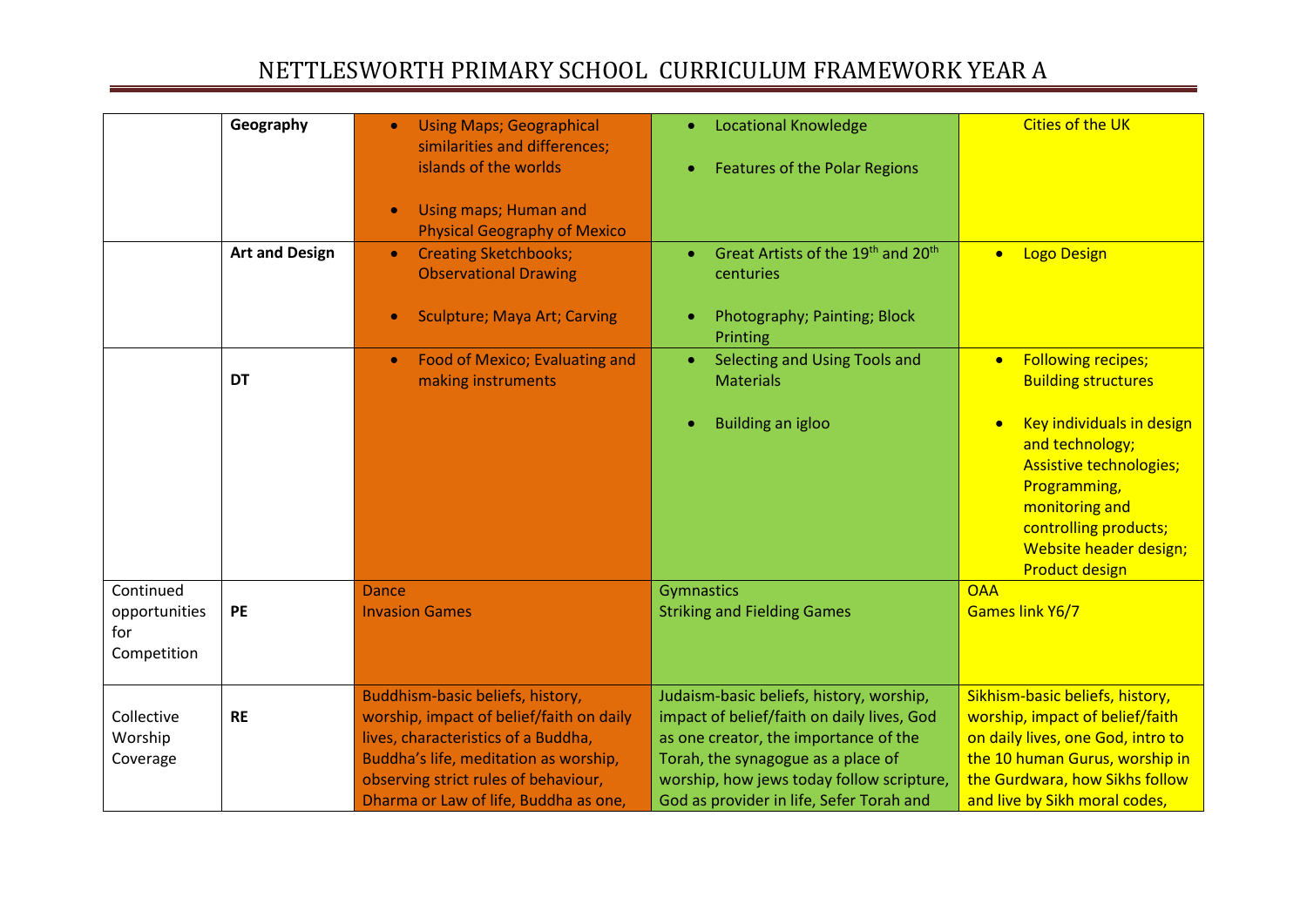